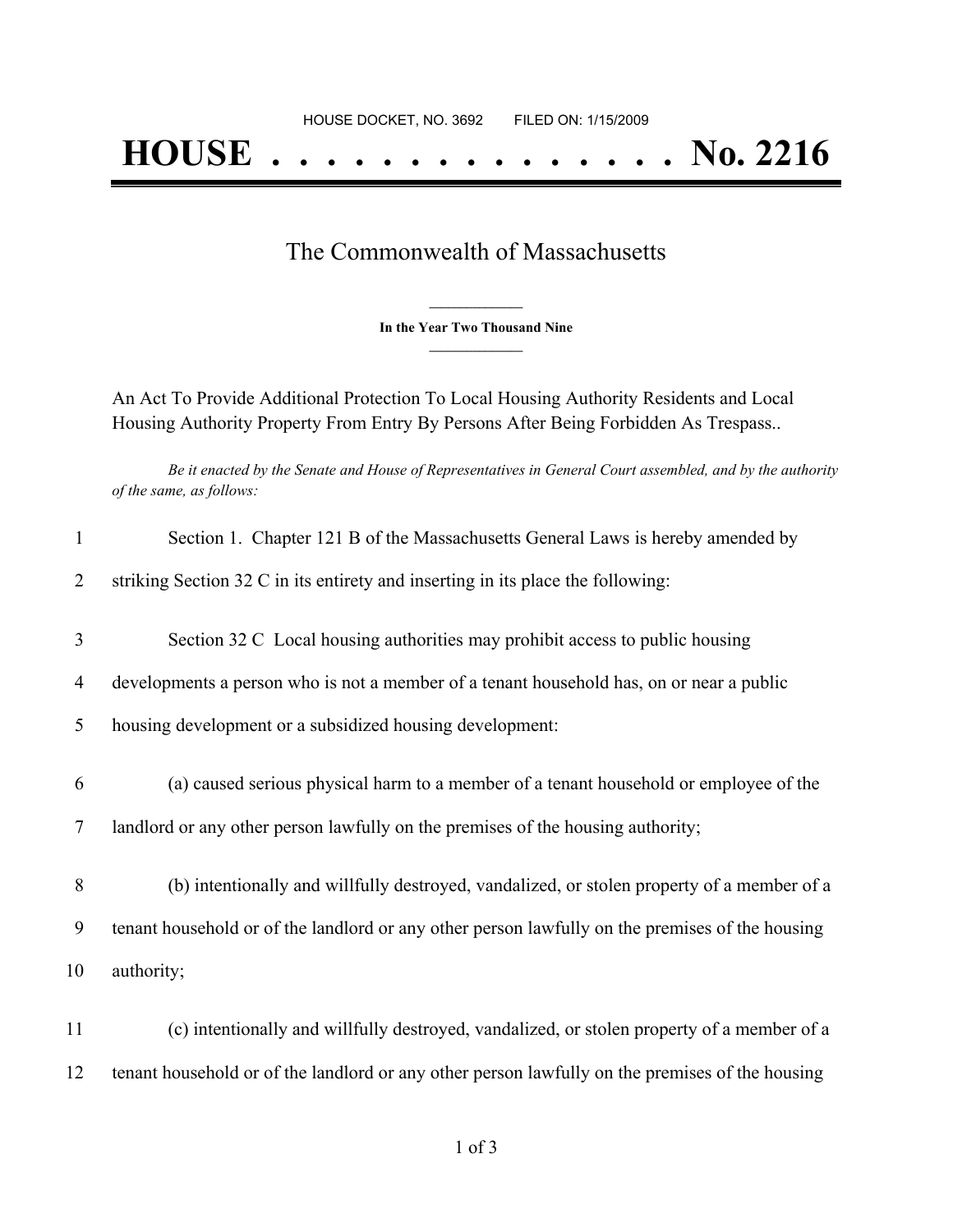authority and attempted to seriously physically harm a member of a tenant household or

employee of the landlord or any other person lawfully on the premises of the housing authority;

 (d) possessed or carried a weapon in violation of section 10 of chapter 269 or possessed or used an explosive or infernal machine, as such as defined in section 102A of chapter 266 with the exception of fire-crackers or violated any other provision of section 101, 102, 102A or 102B of said chapter 266;

 (e) unlawfully sold or possessed with intent to distribute a controlled substance as established as Class A, B, C, or D in section 31 of chapter 94C; or

 (f) committed or threatened to commit a battery upon a person or damaged or repeatedly threatened to commit damage to the property of another for the purpose of intimidation because of the person's race, color, religion, or national origin or on account of the person's participation in an eviction proceeding; the landlord of such premises may bring a civil action for injunctive or other appropriate equitable relief in order to prohibit the person from entering or remaining in or upon the public or subsidized housing development, unless there is cause to believe that such unlawful conduct is unlikely to continue or to pose a serious threat to the health or safety of the development, the tenant households at such development, or the employees of the landlord.

 Local housing authorities may prohibit access to public housing developments or remove persons from public housing developments who have undertaken the herein stated conduct by personally communicating to said person or persons by a police officer or other person in charge thereof a request to leave the premises.

 Whoever knowingly, regardless of his or her intent, enters or remains in or upon the premises of a public housing development and defies an order not to enter or remain upon the

of 3